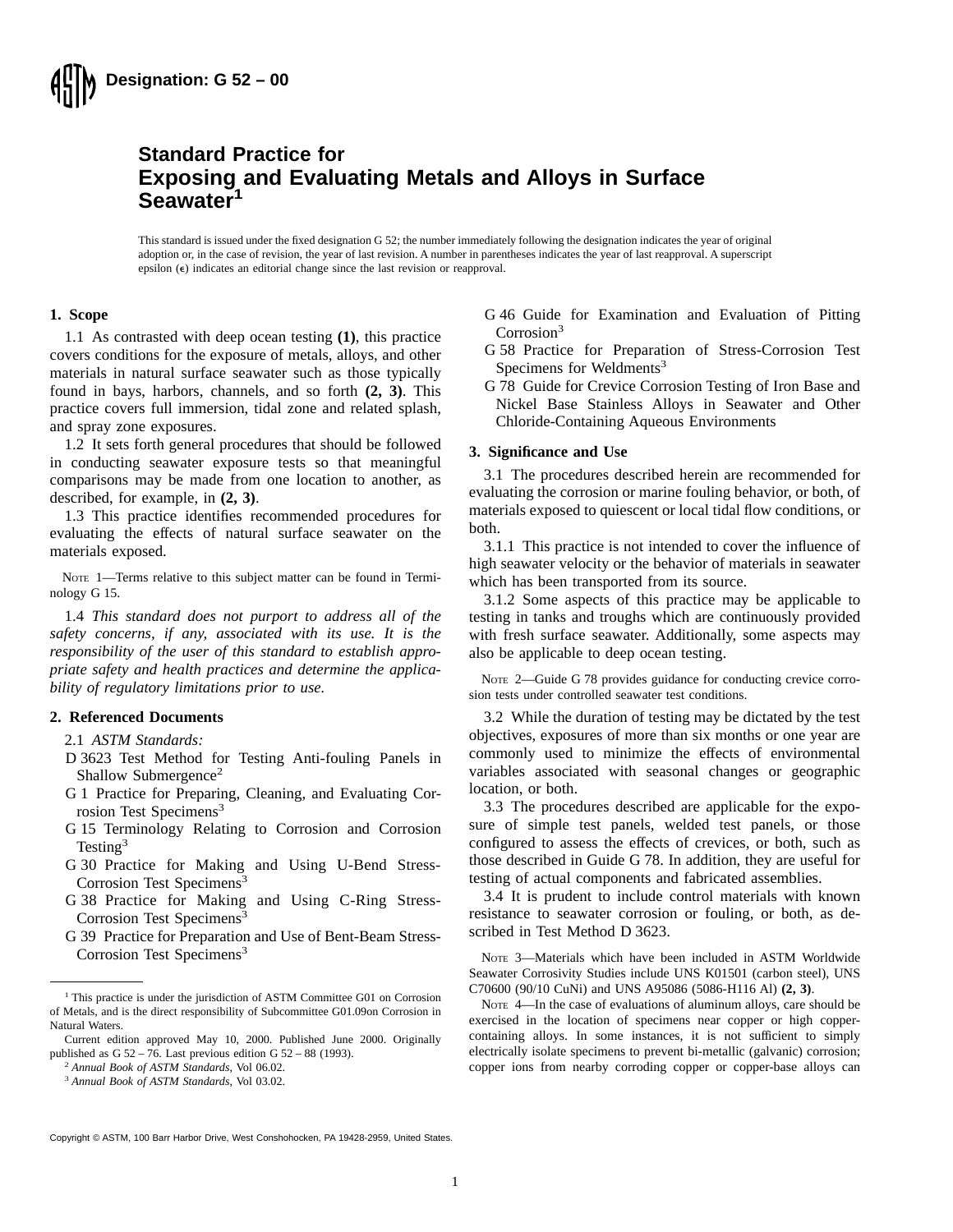deposit on aluminum and accelerate its corrosion.

# **4. Test Sites**

4.1 Test sites should be chosen at locations representative of natural seawater environments where the metals or alloys to be tested may be used. Ideally, a natural seawater test site should have clean, uncontaminated seawater, be in a protected location, and have facilities for such tests as splash, tidal, and full immersion. Reference should be made to tropical versus other conditions, and seasonal variations in temperature and in deposition of marine growth on the test panels with a defined "fouling season."

4.2 Periodic observations of critical water parameters should be made and reported; depending on the experiment, these might include water temperature, salinity, conductivity, pH, oxygen content, and tidal flow (velocity). If there is concern about the quality of water at the test site, it is suggested that ammonia, hydrogen sulfide, and carbon dioxide be determined periodically using analytical chemistry procedures.4

# **5. Exposure Racks**

5.1 Test racks should be constructed of a material that will remain intact for the entire proposed period of exposure. Nickel-copper alloy 400 (UNS No. N04400) has been found to be an excellent material, but is not recommended for holding aluminum specimens. Coated aluminum racks (6061-T6 or 5086-H32) also have given satisfactory service. Nonmetallic racks made from reinforced plastic or treated wood might also be used.

5.2 Specimens must be insulated from the test racks. Mounting devices made of porcelain and other non-metallic materials are commonly used. It should be recognized that the specimen contact areas with mounting devices may produce crevice corrosion of some susceptible materials, for example, some stainless steel and aluminum alloys.

NOTE 5—Bolts used to secure the insulators must be galvanically compatible with the test rack.

5.3 Spacing of the mounted specimens can be important. It is desirable to have sufficient space between surfaces of test specimens to ensure that adequate water flows between them and that with long exposures the accumulated fouling will not block off the surface to the presence of the seawater environment.

5.4 Specimen location maps or charts should be prepared and maintained to ensure positive identification at the conclusion of testing. Pre-exposure photographs of assembled test racks are useful.

5.5 Racks may be suspended by such materials as nylon, polyester, or polypropylene rope depending on prevailing conditions. Steel wire rope should be avoided.

5.5.1 For multiple year exposures, it is recommended that the rack support rope be resistant to degradation by seawater as well as ultraviolet light.

5.6 Exposure racks should be suspended so that attached specimens will be oriented vertically and subjected to the full

effects of the seawater but free of galvanic contact with other specimens and with minimal sedimentation of silt and debris on the specimen.

5.6.1 It should be recognized that in time some support ropes may stretch due to the added mass of marine fouling. In shallow waters, this should be taken into account to avoid unwanted contact with the sea bed or bottom. In some cases, the added mass will also make test rack removal more difficult.

NOTE 6—It should be recognized that barnacles attached to rack support ropes will create potential hazards if manual lifting is required.

5.7 If periodic removals are envisioned, it is recommended that different racks be utilized to support specimens for each test period. Otherwise, marine fouling and corrosion products on other specimens may be disturbed and possibly affect subsequent behavior of the test material.

5.7.1 It is prudent to check the security of support ropes and the presence of the test racks from time-to-time.

#### **6. Specimens**

6.1 When the material to be tested is in sheet form, a nominal specimen size of 100 by 300 mm (approximately 4 by 12 in.) is recommended. Specimens may be larger or smaller to suit a particular test.

6.2 Odd shaped samples and assemblies comprising like or dissimilar metals can also be tested. If testing materials in odd shapes (bolts, nuts, pipes, etc.) is desired, a means of supporting them in the test racks must be devised. It is important that the specimens be electrically insulated from their respective supports and from each other to prevent formation of galvanic corrosion cells. In some instances it is not sufficient to isolate specimens electrically to prevent corrosion of one material. For example, great care must be exercised with aluminum specimens or racks so that they will not be contaminated by copper, which will cause accelerated corrosion of the aluminum. A galvanic couple is not necessary to accelerate the corrosion of aluminum by copper. Copper or alloys containing copper physically located in the vicinity of aluminum may corrode sufficiently so that accelerated corrosion of the aluminum may be caused by copper deposition on the aluminum. (See Note 4.) Again, appropriate insulating supports are required.

6.2.1 Some specimen configurations for evaluating resistance to crevice corrosion or stress corrosion cracking may be tested under this practice. Examples are provided in Guide G 78, Practices G 30, G 38, G 39, and G 58.

6.3 The total number of test specimens required should be determined from a knowledge of the duration of the test and the planned removals of the specimens for intermediate evaluations. For reliable results, a sufficient number of replicate specimens should be used for removal at each exposure period. Triplicate specimens for each exposure period will usually satisfy this requirement. A suitable removal schedule might be 0.5, 1, 2, 5, 10, and 20 years. In case of uncertainty as to an alloy's corrosion resistance, shorter intervals might be appropriate, and corrosion rate data may be used to establish more appropriate exposure periods.

#### **7. Preparation of Specimens**

7.1 *Identification*—Specimens should be marked in a man-<sup>4</sup> Annual Book of ASTM Standards, Vols 11.01 and 11.02. **here** that will ensure identification for the life of the test. One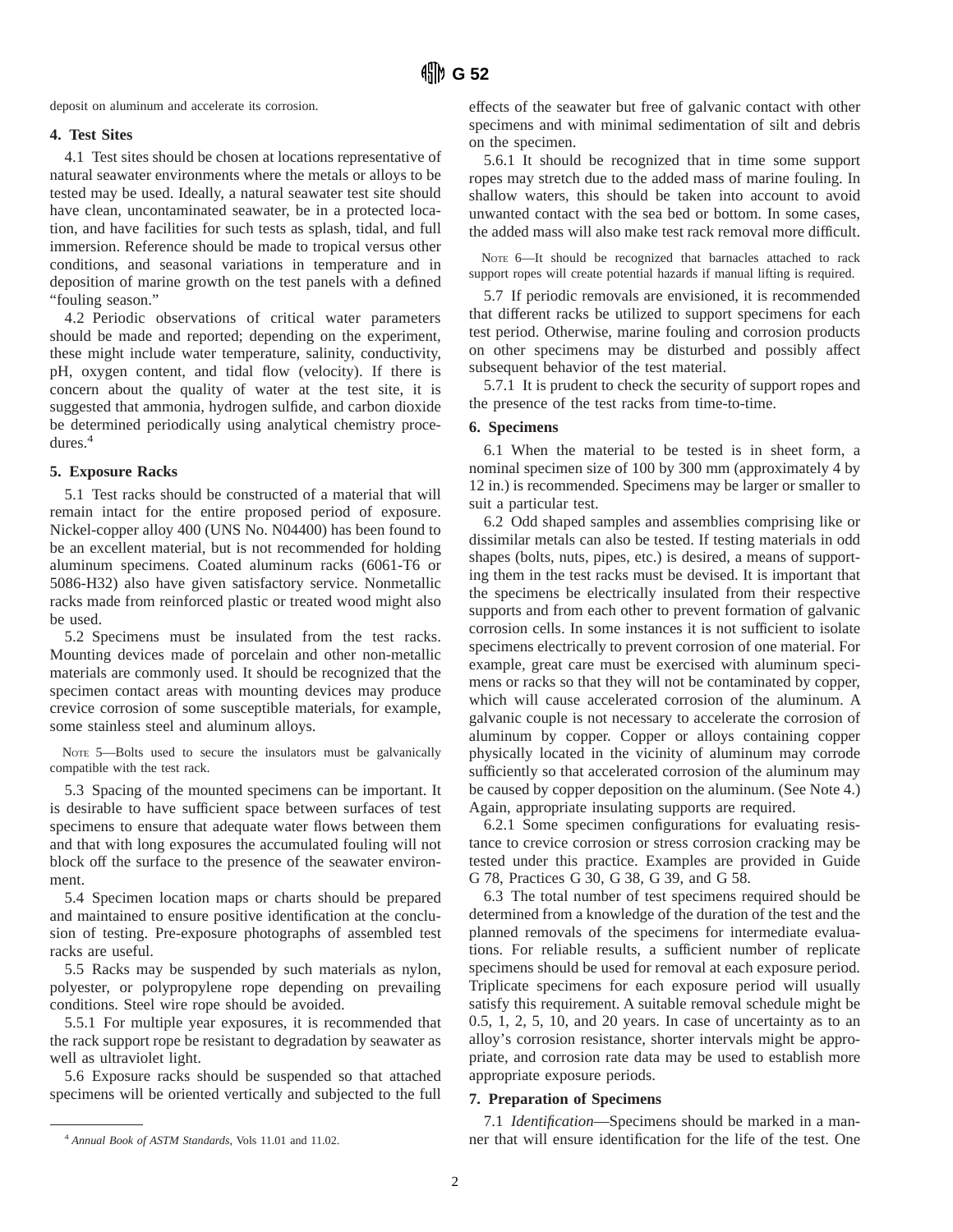proven method is to use a series of notches or drilled holes arranged according to some desired code. Numbers stamped on relatively corrosion-resistant materials may be suitable for some tests. Another method is to attach a corrosion-resistant metal tag (for example, alloy 625 (UNS No. N06625), alloy C276 (UNS No. N10276), titanium, or alloy 400 (UNS No. N04400), (except for aluminum alloys), or PTFE) by means of an insulating cord and a suitably located hole.

NOTE 7—In long term tests, unless fabricated from antifouling materials, identification tags may also become encrusted with marine fouling.

7.2 *Cleaning*—Oil, grease, and dirt should be removed by degreasing with a solvent cleaner and scrubbing to remove insoluble soils. Mill scale should be removed from all test specimens unless it is specifically desired to perform the test with the mill scale intact. Pickling with an appropriate acid (see Practice G 1) grit blasting or machining are acceptable descaling methods. If acid pickling is used, care must be taken to stop the pickling action as soon as the mill scale has been removed. It is recommended that the finish be as close as possible to the condition in which the material will be used. To facilitate examination of exposed specimens, it is important that a uniform finish be applied to the surface; that is, there should be no pits or other depressions which might look like corrosion attack. To facilitate meaningful examination of exposed specimens it is important that any irregularities on the specimen surfaces be noted initially so that these areas will not be confused with pits or other corrosion at the completion of the experiments.

7.2.1 When a specific surface finish, such as pickled, scaled, as welded, sandblasted, or ground, is to be evaluated, the finish on the test specimens should be in accordance with test requirements. Thus, two types of tests are involved here: (*1*) an alloy evaluation test with the surface finish as close as possible to the condition in which the material will be used, and (*2*) a surface finish test.

7.2.2 To facilitate examination of exposed specimens, it is important that the pre-test surface condition be as defect-free as possible. Pre-existing pits and other depressions should be noted (or photographed) to avoid possible confusion during final inspection.

7.3 *Weighing*—Specimens should be weighed to the precision preferred by the investigator, usually  $\pm$  1 mg. Records should be kept of the mass, physical dimensions, and appearance of each specimen, including surfaces and edges, at the beginning of the test. Changes in the physical appearance and any corrosion losses of the specimen due to exposure can then be determined.

# **8. Evaluation of Test Specimens**

8.1 Remove specimens from exposure at the scheduled times or other appropriate times.

8.2 Without scratching the specimens, scrape off marine growth and barnacles (Note). Clean the panels in accordance with Practice G 1, and then reweigh to precisions established by the investigator. For certain tests, it may be of interest to preserve corrosion products for laboratory evaluation. Photographs before and after cleaning are usually valuable documentation.

NOTE 8—Plastic or wooden scrapers should be used to remove barnacles.

8.3 Determine the mass loss of each specimen from the preand post-exposure weighings and convert the results to a corrosion rate (Practice G 1) or plot as mass loss per unit area versus exposure time. Where the corrosion is highly localized (as in pitting or specimens with crevice attack) the calculation of corrosion rates from mass loss data can be misleading. In these cases, the tensile properties of the exposed specimens can be determined and compared with the tensile properties of unexposed replicate specimens.

8.4 Measure the depth of attack and describe in detail with attention to changes at the edges as well as the surface of the specimen. Take care during the evaluation of specimens to recognize any other specific forms of attack, such as stress corrosion cracking and dealloying.

8.5 Mechanical properties of exposed specimens, or specimens cut from exposed panels, can be compared with the corresponding properties of unexposed material.

8.6 When testing of materials (including coated test panels) for resistance to fouling, the as-removed mass (specimen plus fouling) can be compared with the original mass of the specimen. It is recommended that a consistent period of time between removal and weighing be established.

8.6.1 When possible, identification of the attached fouling species may be beneficial. It should be recognized that different species may dominate at different times of the year in some surface seawater locations.

8.6.2 Concurrent exposure of highly susceptible (for example, plexiglass, PVC, slate) controls and highly resistant (for example, UNS C12200, C70600, C71500) controls should be considered for relative fouling-resistance rating of the test materials (see Test Method D 3623).

### **9. Report**

9.1 The report should include detailed descriptions of the exposed specimens, pertinent data on exposure conditions, any deposits formed, and results of the corrosion evaluation.

9.2 Data for the exposed specimens should include physical dimensions, chemical composition, metallurgical history, surface preparation, and after-exposure cleaning methods.

9.3 Details of exposure conditions should include location, depth, dates and periods of exposure, and a description of the seawater conditions prevailing during the exposure period. A general description of the seawater conditions on a monthly basis is normally sufficient.

9.3.1 A more detailed compilation might be justified for certain tests. For example, in the case of pitting, assessment of the results should follow the reporting outlined in Practice G 46.

9.4 The results of the tests should be expressed as corrosion rate, such as penetration per unit time (for example, mm/year or µm/year), or loss in thickness over the exposure period, or plotted as mass loss per unit area versus exposure time. The corrosion rates will be the average of both surfaces and edges of a panel.

In the case of crevice corrosion, Guide G 78 may be useful. 9.5 Any changes in the physical appearance of the specimens during the exposure period should be noted. If the